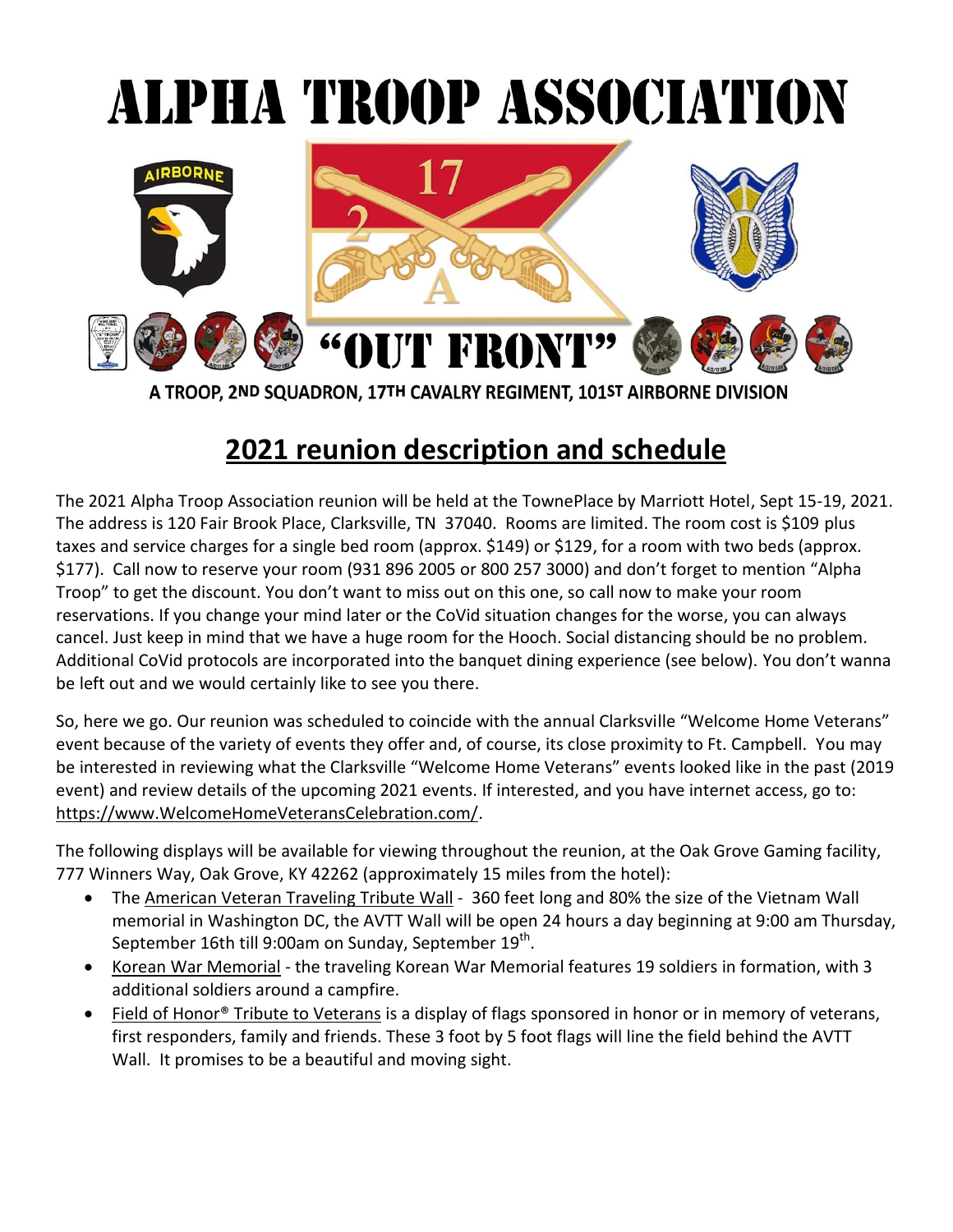The **reunion schedule** tries to incorporate many of the events/displays open to the public, as well as a tour of Ft Campbell and our traditional business meeting, memorial service and banquet dinner. Since all of the "Welcome Home Veterans" events are within 10 miles of the hotel, using our personally owned vehicles (POVs) makes it easy to access the events throughout the reunion. Busing will be provided for those events that have enough interest to justify the cost.

### Wednesday, Sept 15

5:00-11:00pm – set up/open the Hooch/reception/check in

7:00pm-9:30pm – **Event #1** - Opening dinner (\$38 per person, bus transportation provided) - This dinner will be at Valor Hall Conference & Event Center, 105 Walter Garrett Lane, Oak Grove, KY 42262 (270 640 7144) and will include a panel of speakers discussing the 30th anniversary of Desert Storm. Sponsored by the Mission BBQ Company. Approximately 14 miles from the hotel.

### Thursday, Sept 16

8:00am-11:00pm – Hooch open/check in

8:30am-10:00am - **Event #2** - Hero Breakfast (\$16.50 per person, no bus transportation) - Held at First Baptist Church, 499 Commerce St., (downtown) Clarksville, TN 37040 - This breakfast will pair JROTC cadets and students from the local high schools with veterans and active duty soldiers for a guided discussion and meal. Sponsored by the Wounded Warrior Project. This event offers no bulk transportation, so your personal vehicles would be required. Approximately 7 miles from the hotel.

The venue is about 15 minutes from the hotel. If you would like to attend this event and wish to go on the Ft Campbell tour, you must arrange to be back at the hotel by 10:15am, or you may miss the bus.

10:30am-4:30pm - **Event #3** - Fort Campbell tour (\$30 per person, bus transportation provided) - A charter bus will transport us to Ft Campbell where we will have lunch, tour Pratt Museum and experience the Squad Advanced Marksmanship Trainer (SAM-T). Arrangements to tour the  $2/17<sup>th</sup>$  Cav HQ and the Alpha Troop Hangar at Sabre Field are currently under consideration and will be granted, pending approval.



The following events are also available throughout the day:

All day – the Vietnam Wall, Korean War Memorial, Field of Honor displays at the Oak Grove Gaming facility, 777 Winners Way, Oak Grove, KY 42262. No fees, no bus transportation.

2:00pm – For those not attending the Ft Campbell tour, there is a showing of the movie, "The Girl Who Wore Freedom" at the Roxy Regional Theatre, 100 Franklin St., Clarksville, TN 37040 (931 645 7699) - An Award-Winning Documentary telling the stories of D-Day from the people who lived through German occupation and Allied liberation of Normandy, France. This is located in downtown Clarksville, approximately 8½ miles from the hotel. Fee to be determined (TBD), no bus transportation.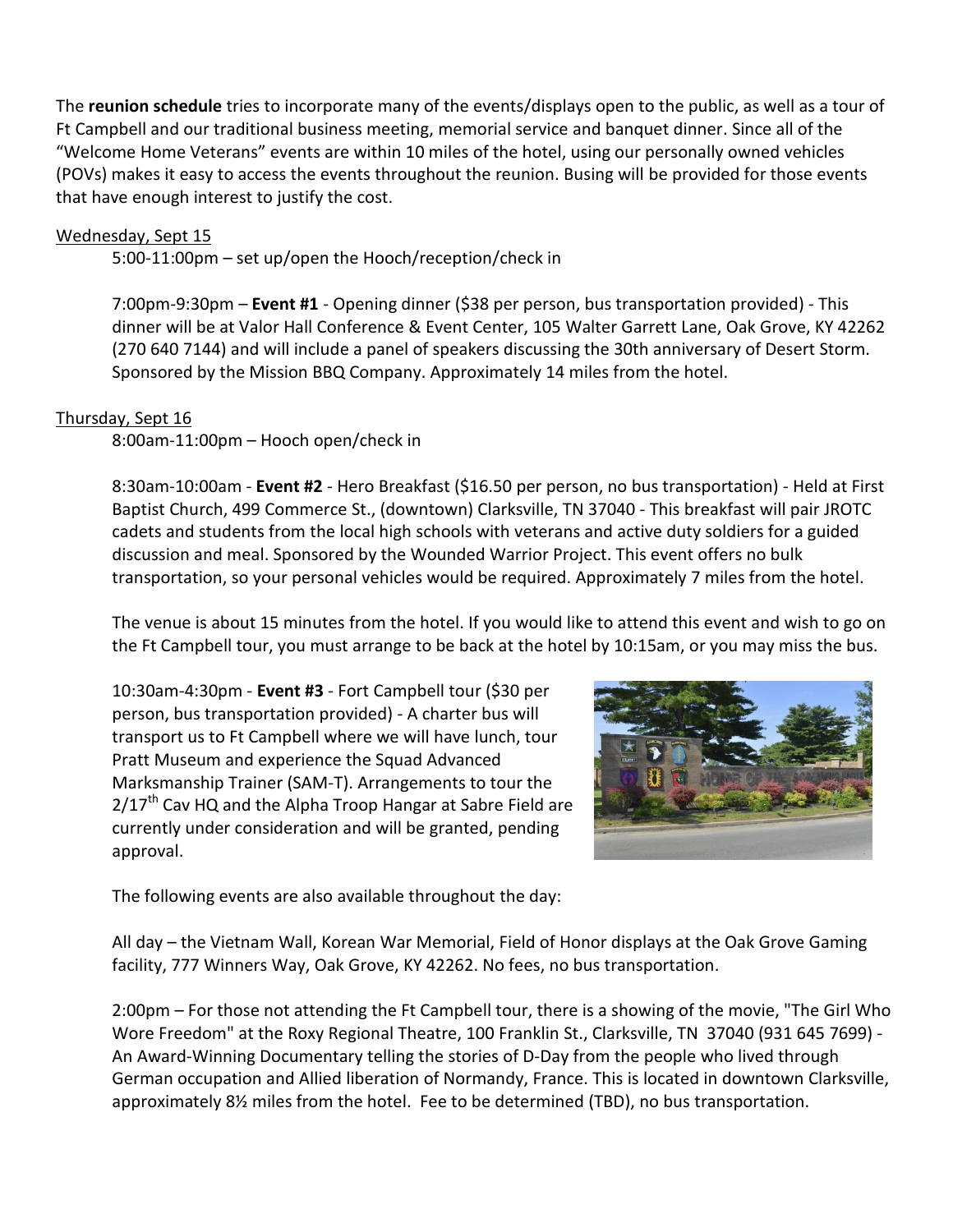5:00pm - Veteran Picnic at War Memorial Park (no fees, no bus transportation) - Veterans and their families are invited to the War Memorial Park, next to the Valor Hall Conference & Event Center, 105 Walter Garrett Lane, Oak Grove, KY 42262 (270 640 7144) for hamburgers and hot dogs prior to the Remembrance Ceremony at Oak Grove Gaming. This is located next to Ft Campbell, approximately 14 miles from the hotel.

6:30pm - Remembrance Ceremony/wreath laying at the American Traveling Tribute Wall (no fees, no bus transportation). A Massing of the Colors, tributes and wreath laying to honor those names listed on the American Veteran Traveling Tribute Wall, the Traveling Korean War Memorial and the 9/11 Never Forget Mobile exhibit. This is held at the memorial display site on the Oak Grove Gaming grounds, 777 Winners Way, Oak Grove, KY 42262, approximately 15 miles from the hotel (1/2 mile from Valor Hall).

## Friday, Sept 17

As with Thursday, the following events are also available throughout the day - the Vietnam Wall, Korean War Memorial, Field of Honor displays at the Oak Grove Gaming facility, 777 Winners Way, Oak Grove, KY 42262. No fees, no bus transportation.

8:00am-10:00am – Alpha Troop Association business meeting & elections, in the Hooch

9:15am-12:45pm - **Event #4** – Lucilles' Marketplace (\$25 per person, bus provided) is an eclectic downtown Clarksville marketplace located at 2231-L Madison St., Clarksville, TN 37043 (931 896 1700), approximately 9 miles from the hotel. As you enter, grab a cup of coffee or a signature drink from their [coffee](https://misslucillesmarketplace.com/coffee/) stand and stroll the aisles of the many vendor booth spaces. Merchandise ranges from vintage finds, handmade goods, rare antiques, gift items and new upholstered furniture. They offer shopping carts for all your finds, wide aisles because you can expect a crowd, and handicap accessibility. With over 200 vendors, you might need a break or a bite, so before leaving, lunch will be offered at the Cafe. A \$15 gift card is included in this package for your meal.

10:00am-12:00pm – Alpha Troop Memorial service, in the Hooch

11:00am – **Event #5** - Valor Luncheon and Recognition (\$27.50 per person, no bus transportation) - Featured speaker, former POW Dave Carey, will tell his story of hope after being a prisoner of war for more than 5 years in Vietnam. Quilts of Valor will also be presented at this catered meal held at First Baptist Clarksville, 499 Commerce St, Clarksville, TN 37040, approximately 7 miles from the hotel. *Note: If you are attending the Memorial Service at*



the Hooch or going on the Miss Lucille's Marketplace tour, do not sign up for this one....there is a time *conflict.*

12:00pm-1:00pm - **Event #6** – Pizza party, in the Hooch (\$5 per person, no transportation needed)

2:00pm – There is another showing of the movie, "The Girl Who Wore Freedom" at the Roxy Regional Theatre, 100 Franklin St., Clarksville, TN 37040 (931 645 7699) - An Award-Winning Documentary telling the stories of D-Day from the people who lived through German occupation and Allied liberation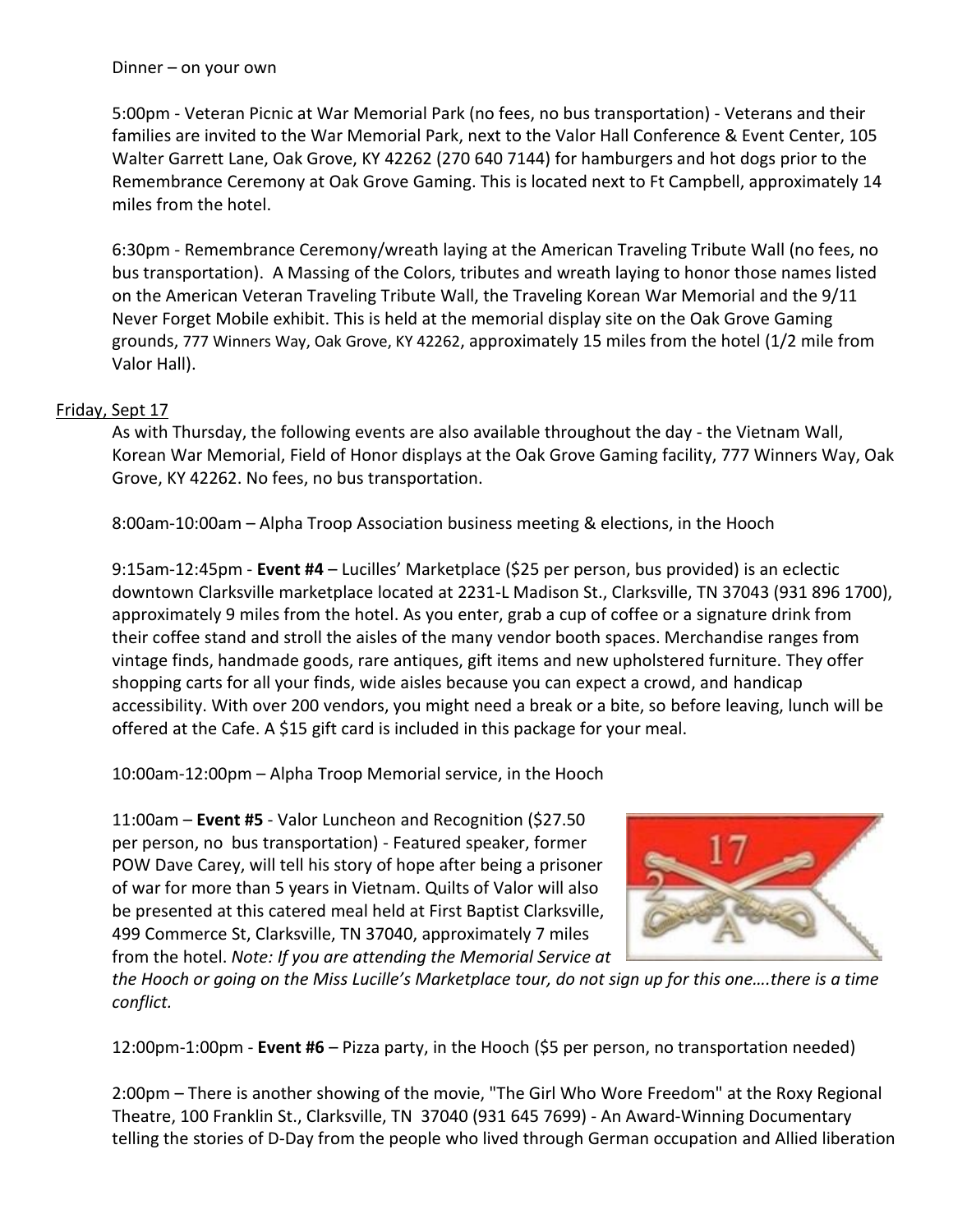of Normandy, France. This is located in downtown Clarksville, approximately 8½ miles from the hotel. Fee to be determined (TBD), no bus transportation.

4:00pm - Eternal Flame Ceremony (no fee, no bus transportation) Public Square, downtown Clarksville, TN 37040 honoring Veterans past and present. Approximately 9 miles from the hotel.

4:00pm-6:00pm – Hooch closed for banquet setup

6:00pm-10:30pm - **Event #7** – Banquet dinner (\$48 per person, no transportation needed). Our banquet dinner will be buffet style and held within the Hooch. Due to current Covid restrictions, the dinner seating arrangements will provide for the seating of only four at each table, with plenty of spacing. Additionally, host assistants will plate our dinners, as we point out what we want. These logistics may change, as the hotel changes their policies. Our current menu entrees include Ribeye Steak, Chicken Alfredo



and Salmon. Please indicate your preference on the registration form to help us prepare the correct quantities. There will be a cash bar, a dance floor and DJ. Our guest speaker is currently intended to be the Alpha Troop Commanding Officer that took the troops to South Korea, Captain Brett Kubica. By the time September rolls around, Alpha Troop will have undergone a "Change of Command", so Captain John Ziebler may also attend and participate in the presentation.

#### Saturday, Sept 18

As with previous days, the following events are also available throughout the day - the Vietnam Wall, Korean War Memorial, Field of Honor displays at the Oak Grove Gaming facility, 777 Winners Way, Oak Grove, KY 42262. No fees, no bus transportation.

8:00am-11:00pm – Hooch open

08:30am-11:30am – **Event #8** - "Welcome Home Veterans Parade" (\$10 per person, bus transportation provided). This annual parade takes place on the streets of Downtown Clarksville. JROTC Cadets, marching bands, military vehicles and floats will gather to honor our veterans and say a very special Welcome Home. Veterans can march or ride in the parade. The parade does not start until 10:00am. The bus is scheduled to depart much earlier, so that those wishing to participate in the parade (walk or ride) will be at the staging area in time for the set up. If you wish to attend the parade, but not take the bus, you can depart and return in your own vehicle, as you wish. As with any parade, parking may be a challenge.

### 11:30am-1:30pm – Lunch, on your own

1:30pm-4:30pm - "Veterans Reception" (no fees, no bus transportation) at one of Clarksville's local Veteran owned breweries. The TN Valley Brewing Company, 2088 Lowes Drive H, Clarksville, TN 37040 (931 320 9192) will host this get-together for a moment of relaxation and visiting friends. Approximately 4 miles from the hotel.

4:30pm-6:30pm – Dinner, on your own. Last minute update: Oak Grove Gaming is offering a buffet dinner (beef tips & chicken breast) if you desire to participate (no fees, no transportation) for \$39. If you take advantage of this option, you can easily walk to the concert afterwards. You will have to register for this one on your own, at their website, [www.WelcomeHomeVeteransCelebration.com.](http://www.welcomehomeveteranscelebration.com/)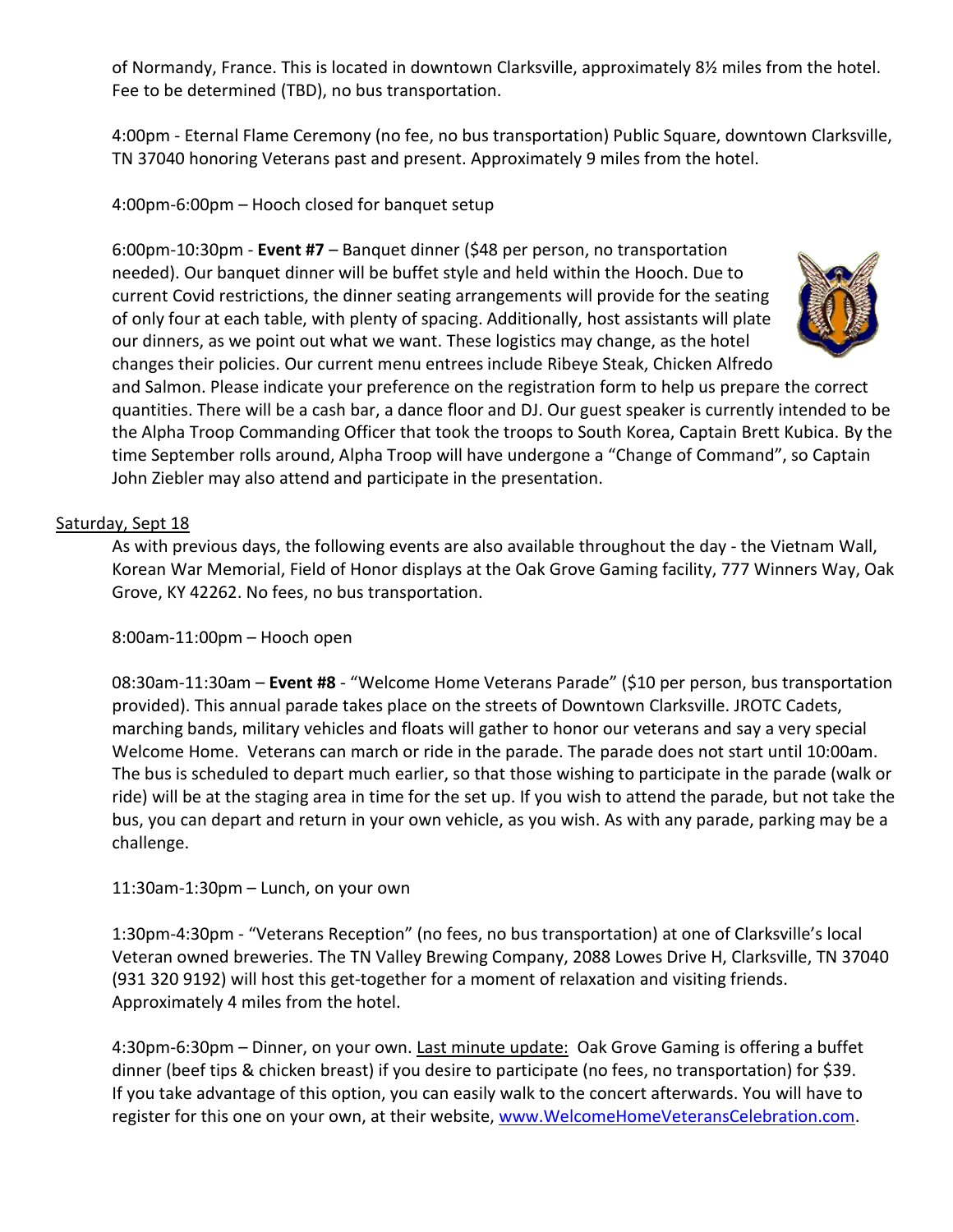6:45pm-10:00pm - **Event #9** – Live concert (\$25 per person, bus transportation provided). Charter bus transportation to a live concert at the Oak Grove Gaming amphitheatre for a wonderful evening of music, featuring CMA's Male Vocalist of the Year, Grammy Award winner and American patriot, Lee Greenwood.

#### Sunday, Sept 19

8:00am-10:00am – Hooch tear down and farewells

**There is a possibility that we will have a Huey or two at the "Wall". It's not set in stone, but we're working with the Clarksville Visitor's Bureau to make that happen. When was the last time you flew in a Huey???**